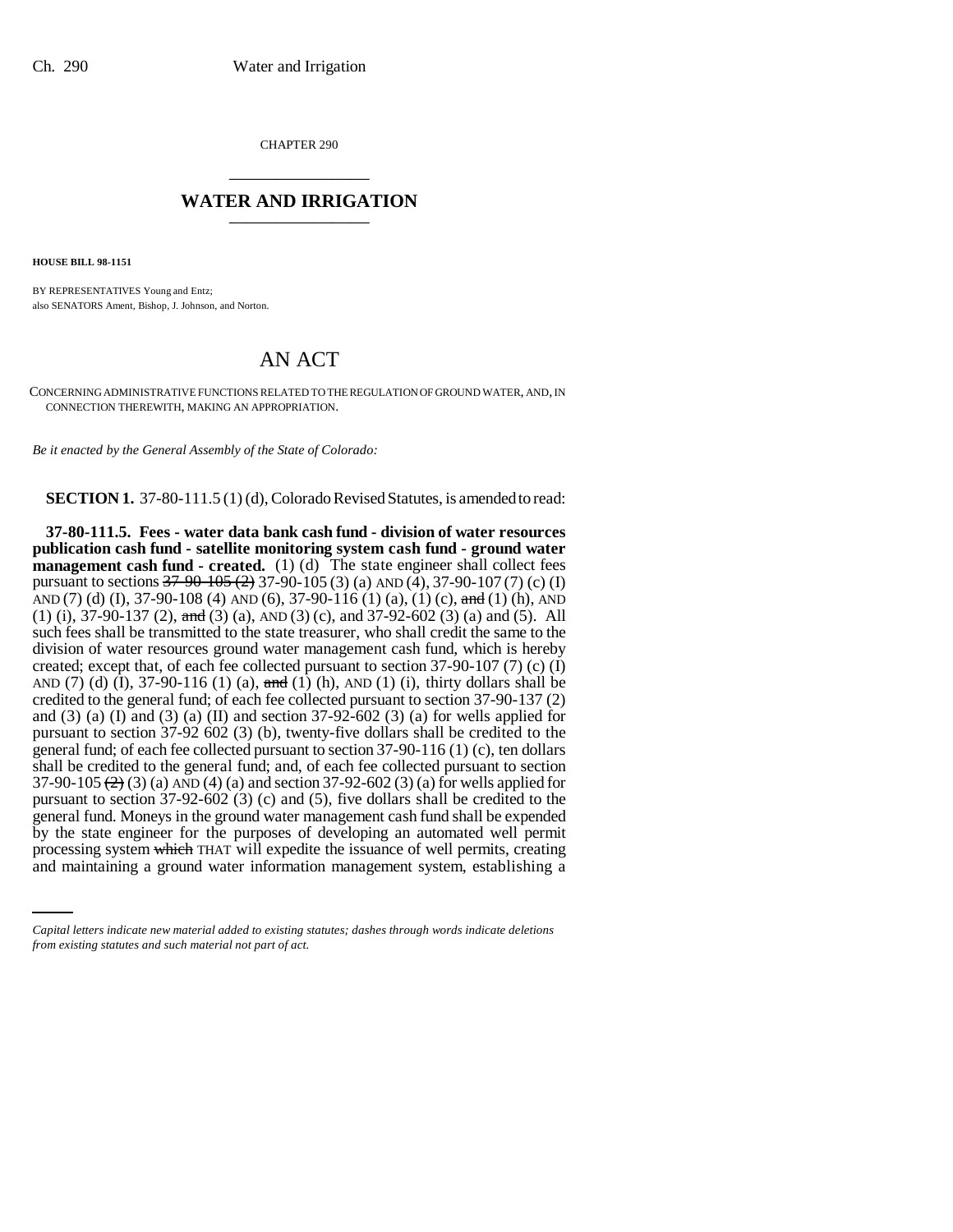ground water data network, establishing ground water recharge programs, conducting ground water investigations, and for other ground water related activities which THAT are deemed necessary by the state engineer in performing his statutory duties, subject to appropriation by the general assembly. Data in the ground water data network shall be made available to the public by the office of the state engineer as expeditiously as possible.

**SECTION 2.** 37-90-103, Colorado Revised Statutes, is amended BY THE ADDITION OF A NEW SUBSECTION to read:

**37-90-103. Definitions.** As used in this article, unless the context otherwise requires:

(12.7) "REPLACEMENT PLAN" MEANS A DETAILED PROGRAM TO INCREASE THE SUPPLY OF WATER AVAILABLE FOR BENEFICIAL USE IN A DESIGNATED GROUND WATER BASIN OR PORTION THEREOF FOR THE PURPOSE OF PREVENTING MATERIAL INJURY TO OTHER WATER RIGHTS BY THE DEVELOPMENT OF NEW POINTS OF DIVERSION, BY POOLING OF WATER RESOURCES, BY WATER EXCHANGE PROJECTS, BY PROVIDING SUBSTITUTE SUPPLIES OF WATER, BY THE DEVELOPMENT OF NEW SOURCES OF WATER, OR BY ANY OTHER APPROPRIATE MEANS CONSISTENT WITH THE RULES ADOPTED BY THE COMMISSION. "REPLACEMENT PLAN" DOES NOT INCLUDE THE SALVAGE OF DESIGNATED GROUND WATER BY THE ERADICATION OF PHREATOPHYTES, NOR DOES IT INCLUDE THE USE OF PRECIPITATION WATER COLLECTED FROM LAND SURFACES THAT HAVE BEEN MADE IMPERMEABLE, THEREBY INCREASING THE RUNOFF, BUT NOT ADDING TO THE EXISTING SUPPLY OF WATER.

**SECTION 3.** 37-90-104 (5) and (6), Colorado Revised Statutes, are amended to read:

**37-90-104. Commission - organization - expenses.** (5) Members of the commission shall be paid no compensation but shall be paid actual necessary expenses incurred by them in the performance of their duties as members thereof and a per diem of twenty-five FIFTY dollars per day while performing official duties, not to exceed one thousand two hundred TWO THOUSAND FOUR HUNDRED dollars in any year.

(6) The commission shall biennially select a chairman CHAIR and vice-chairman VICE-CHAIR from among the appointed members. The state engineer shall be ex officio the executive director of the commission and shall carry out and enforce the decisions, orders, and policies of the commission. The commission may delegate to the executive director the authority to perform any of the functions of the commission as set forth in this article except the determination of a designated ground water basin as set forth in section 37-90-106 the establishment of priority of claims for the appropriation of designated ground water as set forth in section 37-90-109, and the creation of ground water management districts. If any person is dissatisfied with any action of the executive director under the exercise of the powers delegated by the commission, he THE PERSON may appeal said action to the commission, which shall hear his THE PERSON's appeals as specified in sections 37-90-113 and 37-90-114.

**SECTION 4.** 37-90-105, Colorado Revised Statutes, is amended to read: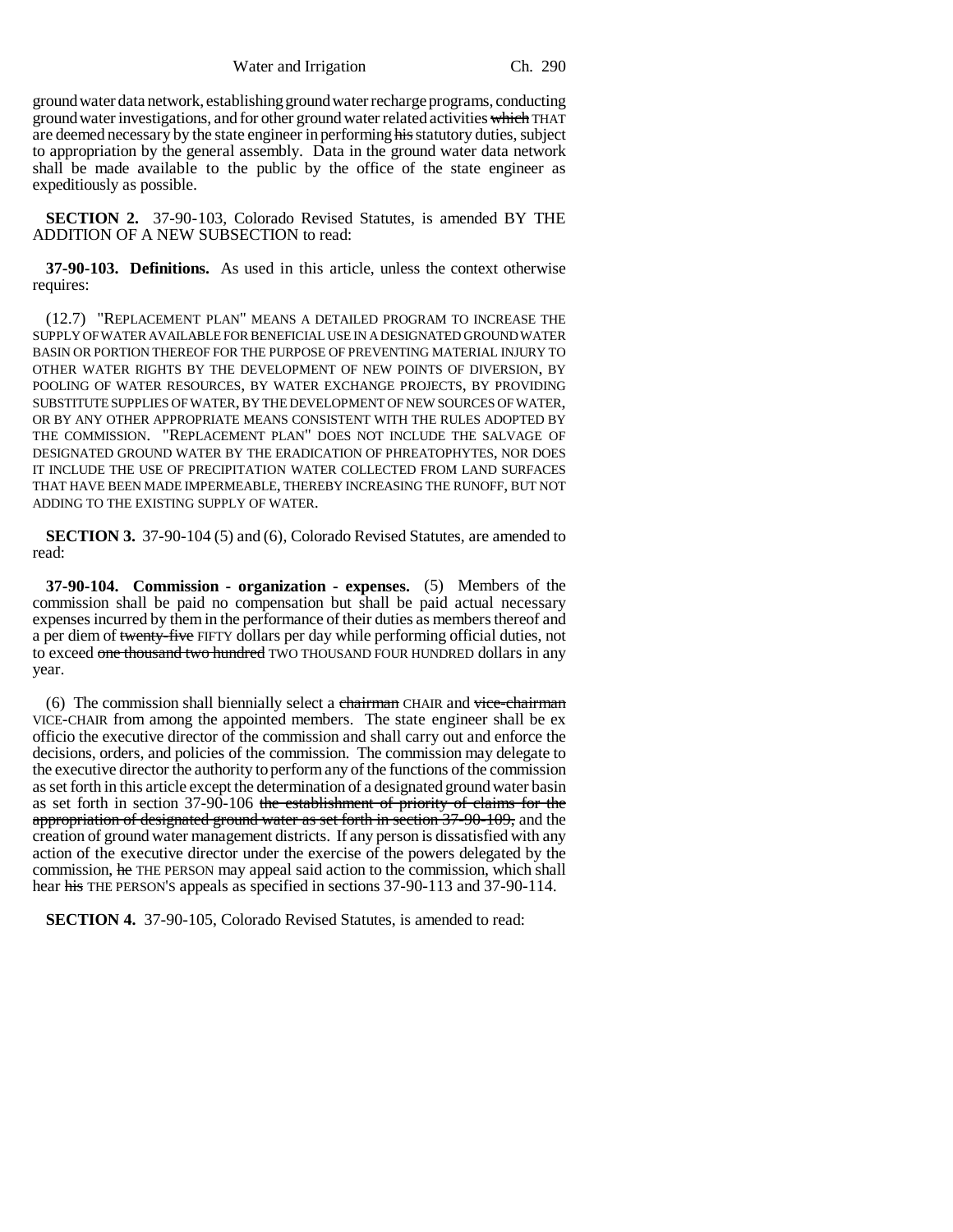**37-90-105. Small capacity wells.** (1) The state engineer has the authority to approve permits for the following types of wells in designated ground water basins without regard to any other provisions of this article: but ground water management districts may by rules and regulations further restrict issuance of small capacity permits:

(a) Wells not exceeding fifty gallons per minute and used for no more than three single-family dwellings, including the normal operations associated with such dwellings but not including the irrigation of more than one acre of land;

(b) Wells not exceeding fifty gallons per minute and used for watering of livestock on range and pasture;

(c) (I) One well not exceeding fifty gallons per minute and used in one commercial business. or

(II) TO QUALIFY AS A "COMMERCIAL BUSINESS" UNDER THIS PARAGRAPH (c), THE BUSINESS SHALL BE:

(A) A BUSINESS THAT WILL BE OPERATED BY THE WELL OWNER AND THAT WILL HAVE ITS OWN BOOKS, BANK ACCOUNTS, CHECKING ACCOUNTS, AND SEPARATE TAX RETURNS;

(B) A BUSINESS THAT WILL USE WATER SOLELY ON THE LAND INDICATED IN THE PERMIT FOR THE WELL AND FOR THE PURPOSES STATED IN SUCH PERMIT;

(C) A BUSINESS THAT WILL MAINTAIN ITS INDIVIDUAL ASSETS AND WILL OWN OR LEASE THE PROPERTY ON WHICH THE WELL IS TO BE LOCATED OR WHERE THE BUSINESS IS OPERATED;

(D) A BUSINESS THAT WILL HAVE ITS OWN CONTRACTUAL AGREEMENTS FOR OPERATION OF THE BUSINESS;

(E) A BUSINESS THAT AGREES NOT TO TRANSFER A PERMIT ISSUED UNDER THIS PARAGRAPH (c) TO ANOTHER ENTITY THAT ALSO HOLDS A SMALL CAPACITY COMMERCIAL WELL PERMIT UNDER THIS PARAGRAPH (c); AND

(F) A BUSINESS THAT AGREES TO NOTIFY ANY POTENTIAL BUYER THAT SUCH BUYER SHALL NOTIFY THE STATE ENGINEER OF ANY CHANGE IN OWNERSHIP OF SUCH BUSINESS WITHIN SIXTY DAYS AFTER ANY SUCH CHANGE IN OWNERSHIP.

(d) Wells to be used exclusively for monitoring and observation purposes if said wells are capped and locked and used only to monitor water levels or for water quality sampling; OR

(e) WELLS TO BE USED EXCLUSIVELY FOR FIRE-FIGHTING PURPOSES IF SAID WELLS ARE CAPPED AND LOCKED AND AVAILABLE FOR USE ONLY IN FIGHTING FIRES.

(2) THE STATE ENGINEER HAS THE AUTHORITY TO ADOPT RULES IN ACCORDANCE WITH SECTION 24-4-103, C.R.S., TO CARRY OUT THE PROVISIONS OF THIS SECTION. ANY PARTY ADVERSELY AFFECTED OR AGGRIEVED BY A RULE ADOPTED BY THE STATE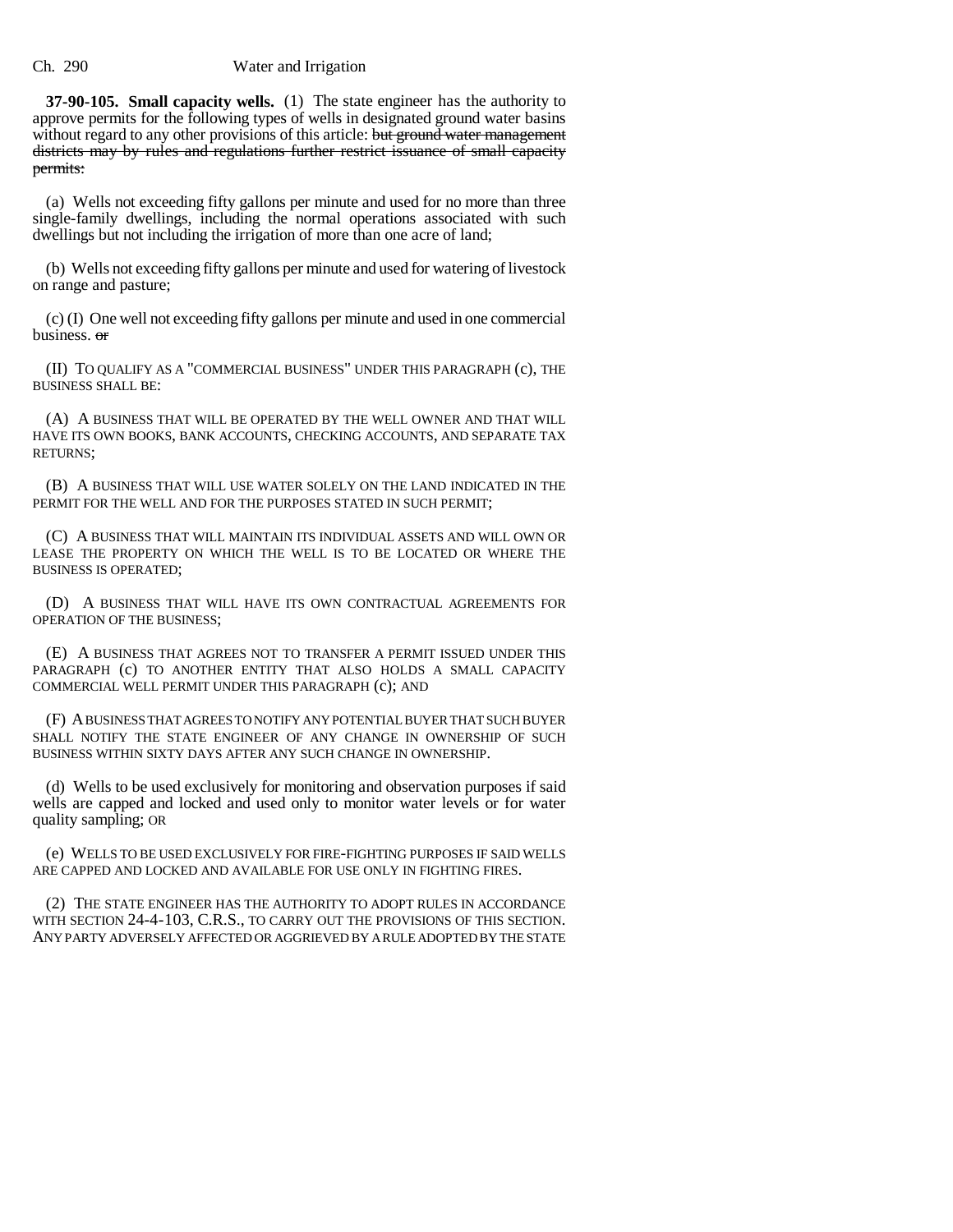ENGINEER MAY SEEK JUDICIAL REVIEW OF SUCH ACTION PURSUANT TO SECTION 24-4-106, C.R.S.

 $(2)$  (3) (a) WELLS OF THE TYPE DESCRIBED IN THIS SECTION MAY BE CONSTRUCTED ONLY UPON THE ISSUANCE OF A PERMIT IN ACCORDANCE WITH THE PROVISIONS OF THIS SECTION. A fee of sixty dollars shall accompany any application for a new well permit under this section. A fee of twenty dollars shall accompany any application for a replacement well of the type described in subsection (1) of this section.

(b) BEGINNING ON THE EFFECTIVE DATE OF THIS PARAGRAPH (b) THE STATE ENGINEER SHALL NOT APPROVE A PERMIT FOR A SMALL CAPACITY WELL WITH AN ANNUAL VOLUME OF USE IN EXCESS OF FIVE ACRE-FEET, UNLESS THE WELL IS LOCATED IN A GROUND WATER MANAGEMENT DISTRICT THAT HAS ADOPTED RULES THAT ALLOW AN ANNUAL VOLUME IN EXCESS OF FIVE ACRE-FEET. THIS LIMITATION SHALL NOT APPLY TO A REPLACEMENT PERMIT FOR A WELL WHERE THE ORIGINAL PERMIT ALLOWS AN ANNUAL VOLUME OF USE IN EXCESS OF FIVE ACRE-FEET OR TO A PERMIT FOR A WELL COVERED BY THE PROVISIONS OF SUBSECTION (4) OF THIS SECTION WHERE THE ACTUAL ANNUAL VOLUME OF USE WAS IN EXCESS OF FIVE ACRE-FEET.

(c) IF THE APPLICATION IS MADE PURSUANT TO THIS SECTION FOR A WELL THAT WILL BE LOCATED IN A SUBDIVISION, AS DEFINED IN SECTION 30-28-101 (10), C.R.S., AND APPROVED ON OR AFTER JUNE 1, 1972, PURSUANT TO ARTICLE 28 OF TITLE 30, C.R.S., FOR WHICH THE WATER SUPPLY PLAN HAS NOT BEEN RECOMMENDED FOR APPROVAL BY THE STATE ENGINEER, THE CUMULATIVE EFFECT OF ALL SUCH WELLS IN THE SUBDIVISION SHALL BE CONSIDERED IN DETERMINING MATERIAL INJURY, AND THE STATE ENGINEER SHALL DENY THE APPLICATION IF IT IS DETERMINED THAT THE PROPOSED WELL WILL CAUSE MATERIAL INJURY TO EXISTING WATER RIGHTS.

(d) (I) IF ANY PERSON WISHES TO REPLACE AN EXISTING WELL OF THE TYPE DESCRIBED IN SUBSECTION (1) OF THIS SECTION, SUCH PERSON SHALL FILE AN APPLICATION PURSUANT TO THIS SUBSECTION (3) FOR THE CONSTRUCTION OF A WELL AND SHALL STATE IN SUCH APPLICATION SUCH PERSON'S INTENT TO ABANDON THE EXISTING WELL THAT IS TO BE REPLACED.

(II) IF SUCH A REPLACEMENT WELL WILL NOT CHANGE THE AMOUNT OR TYPE OF USE OF WATER THAT CAN LAWFULLY BE MADE BY MEANS OF THE EXISTING WELL, A PERMIT TO CONSTRUCT AND USE THE REPLACEMENT WELL SHALL BE ISSUED, AND THE EXISTING WELL SHALL BE ABANDONED WITHIN NINETY DAYS AFTER THE COMPLETION OF THE REPLACEMENT WELL.

(e) WELLS FOR WHICH PERMITS HAVE BEEN GRANTED OR MAY BE GRANTED SHALL BE CONSTRUCTED WITHIN TWO YEARS AFTER THE PERMIT IS ISSUED, WHICH TIME MAY BE EXTENDED FOR SUCCESSIVE YEARS AT THE DISCRETION OF THE STATE ENGINEER FOR GOOD CAUSE SHOWN.

(4) (a) ANY WELLS OF THE TYPE DESCRIBED BY THIS SECTION THAT WERE PUT TO BENEFICIAL USE PRIOR TO MAY 8, 1972, AND ANY WELLS THAT WERE USED EXCLUSIVELY FOR MONITORING AND OBSERVATION PURPOSES PRIOR TO AUGUST 1, 1988, NOT OF RECORD IN THE OFFICE OF THE STATE ENGINEER, MAY BE RECORDED IN THAT OFFICE UPON WRITTEN APPLICATION, PAYMENT OF A PROCESSING FEE OF SIXTY DOLLARS, AND PERMIT APPROVAL. THE RECORD SHALL INCLUDE THE DATE THE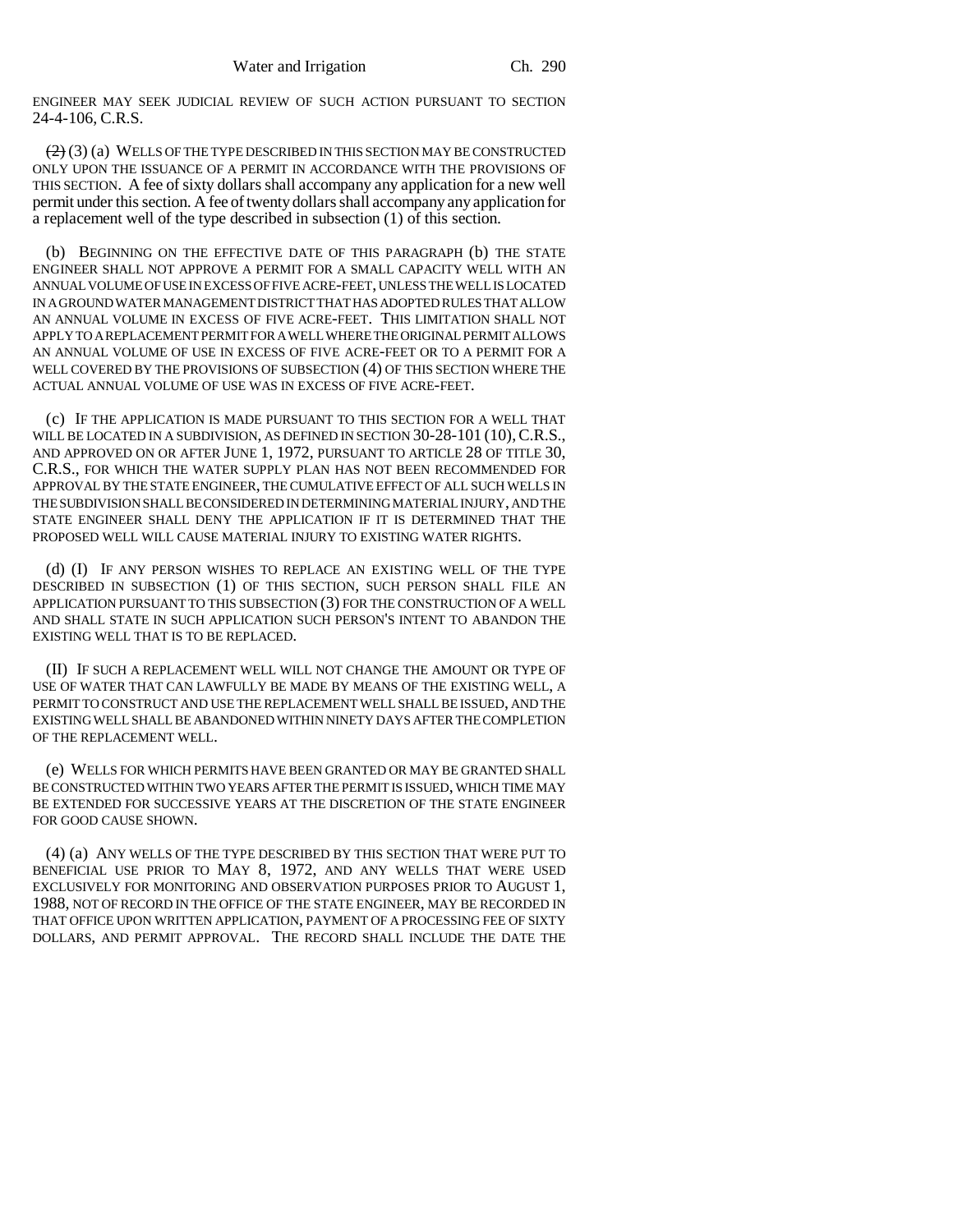# WATER IS CLAIMED TO HAVE BEEN FIRST PUT TO BENEFICIAL USE.

(b) ANY OWNER OF AN EXISTING WELL THAT WAS CONSTRUCTED PRIOR TO MAY 8, 1972, OR HAS A WELL PERMIT ISSUED PRIOR TO JANUARY 1, 1996, UNDER THE PROVISIONS OF THIS SECTION, AND THAT WAS PUT TO BENEFICIAL USE FOR WATERING LIVESTOCK IN A CONFINED ANIMAL-FEEDING OPERATION PRIOR TO JANUARY 1, 1996, AND HAS BEEN USED FOR THAT PURPOSE, MAY APPLY BY DECEMBER 31, 1999, TO OBTAIN A NEW PERMIT FOR THAT WELL UP TO THE EXTENT OF ITS BENEFICIAL USE PRIOR TO JANUARY 1, 1996, FOR WATERING LIVESTOCK IN THAT COMMERCIAL BUSINESS PURSUANT TO PARAGRAPH (c) OF SUBSECTION (1) OF THIS SECTION. SUCH WELL SHALL BE IN ADDITION TO THE ONE COMMERCIAL BUSINESS WELL ALLOWED IN PARAGRAPH (c) OF SUBSECTION (1) OF THIS SECTION. SUCH AN APPLICATION SHALL INCLUDE A SIXTY DOLLAR FILING FEE AND SHALL PROVIDE DOCUMENTATION OF THE ANNUAL VOLUME OF WATER PUT TO BENEFICIAL USE FROM THE WELL. THE STATE ENGINEER SHALL HAVE THE AUTHORITY TO DETERMINE THE ADEQUACY OF THE SUBMITTED INFORMATION FOR THE PURPOSE OF APPROVING COMPLETELY, APPROVING IN PART, OR DENYING THE APPLICATION. PERMITS ISSUED AFTER JANUARY 1, 1996, UP TO THE EFFECTIVE DATE OF THIS PARAGRAPH (b) SHALL REMAIN VALID THEREAFTER ACCORDING TO THE TERMS AND CONDITIONS OF THOSE PERMITS.

 $(3)$  (5) The state engineer shall act upon an application filed under this section within forty-five days after such filing and shall support his THE ruling with a written statement of the basis therefor. and the provisions of article 4 of title 24, C.R.S., shall apply.

(6) (a) ANY PERSON AGGRIEVED BY A DECISION OF THE STATE ENGINEER GRANTING OR DENYING AN APPLICATION UNDER THIS SECTION MAY REQUEST A HEARING BEFORE THE STATE ENGINEER PURSUANT TO SECTION 24-4-104,C.R.S. THE STATE ENGINEER MAY, IN THE STATE ENGINEER'S DISCRETION, HAVE SUCH HEARINGS CONDUCTED BEFORE SUCH AGENT AS IT MAY DESIGNATE FOR A RULING IN THE MATTER. ANY PARTY WHO SEEKS TO REVERSE OR MODIFY THE RULING OF THE AGENT OF THE STATE ENGINEER MAY FILE AN APPEAL TO THE STATE ENGINEER PURSUANT TO SECTION 24-4-105, C.R.S.

(b) ANY PARTY AGGRIEVED BY A FINAL DECISION OF THE STATE ENGINEER GRANTING OR DENYING AN APPLICATION FILED UNDER THIS SECTION MAY WITHIN THIRTY DAYS AFTER SUCH DECISION FILE A PETITION FOR REVIEW WITH THE DISTRICT COURT IN THE COUNTY IN WHICH THE WELL IS LOCATED. UPON RECEIPT OF SUCH PETITION, THE DESIGNATED GROUND WATER JUDGE FOR THE BASIN IN WHICH THE WELL IS LOCATED SHALL CONDUCT SUCH HEARINGS, PURSUANT TO SECTION 24-4-106, C.R.S., AS NECESSARY TO DETERMINE WHETHER OR NOT THE DECISION OF THE STATE ENGINEER SHALL BE UPHELD. IN ANY CASE IN WHICH THE STATE ENGINEER'S DECISION IS REVERSED, THE JUDGE SHALL ORDER THE STATE ENGINEER TO GRANT OR DENY THE APPLICATION, AS SUCH REVERSAL MAY REQUIRE, AND MAY SPECIFY SUCH TERMS AND CONDITIONS AS ARE APPROPRIATE.

(7) THE BOARD OF ANY GROUND WATER MANAGEMENT DISTRICT HAS THE AUTHORITY TO ADOPT RULES THAT FURTHER RESTRICT THE ISSUANCE OF SMALL CAPACITY WELL PERMITS. IN ADDITION, THE BOARD OF ANY GROUND WATER MANAGEMENT DISTRICT HAS THE AUTHORITY TO ADOPT RULES THAT EXPAND THE ACRE-FOOT LIMITATIONS FOR SMALL CAPACITY WELLS SET FORTH IN THIS SECTION.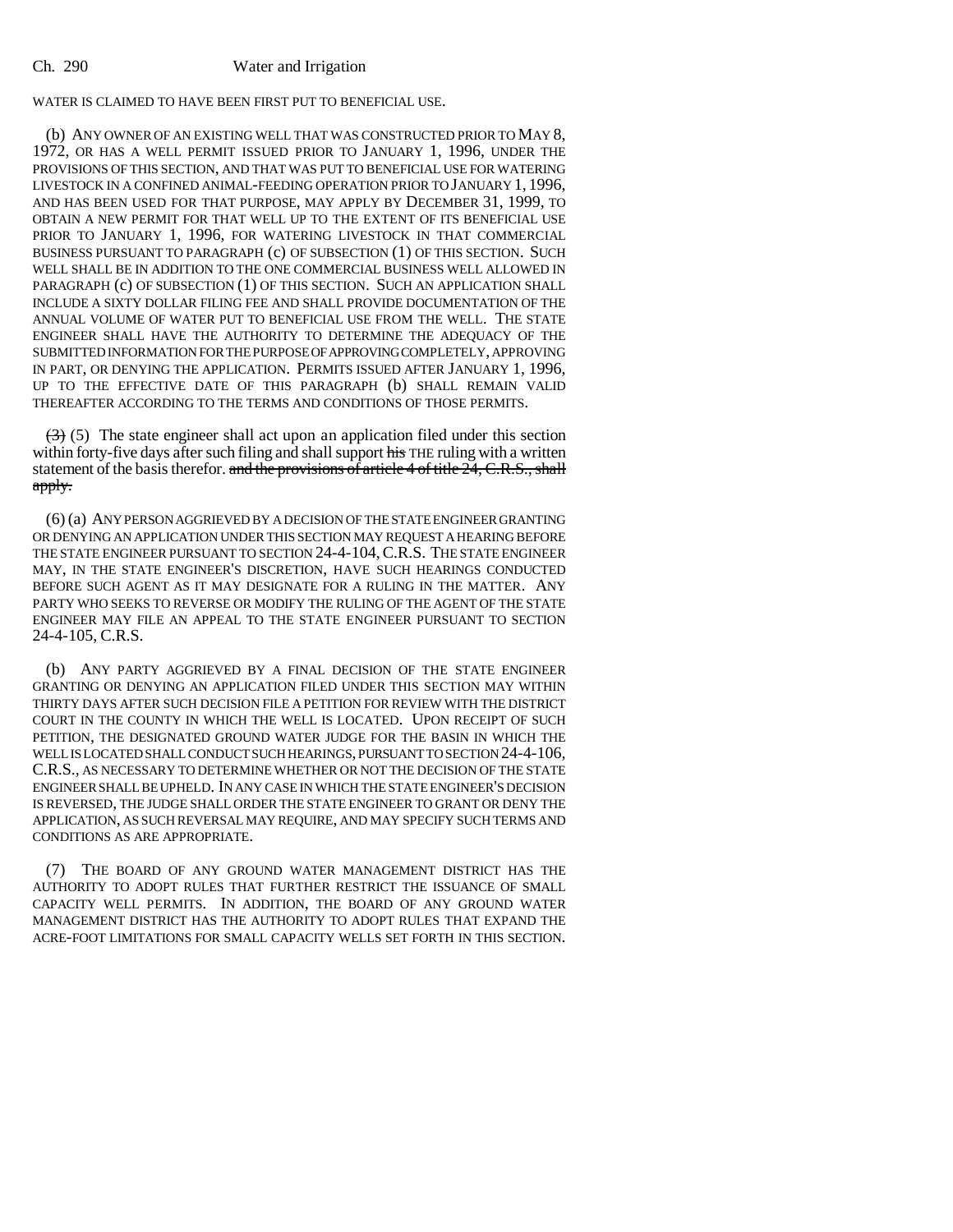HOWEVER, IN NO EVENT SHALL AN ANNUAL VOLUME OF MORE THAN EIGHTY ACRE-FEET BE ALLOWED FOR ANY SMALL CAPACITY WELL. RULES ADOPTED BY THE BOARD MAY BE INSTITUTED ONLY AFTER A PUBLIC HEARING. NOTICE OF SUCH HEARING SHALL BE PUBLISHED. SUCH NOTICE SHALL STATE THE TIME AND PLACE OF THE HEARING AND DESCRIBE, IN GENERAL TERMS, THE RULES PROPOSED. WITHIN SIXTY DAYS AFTER SUCH HEARING THE BOARD SHALL ANNOUNCE THE RULES ADOPTED AND SHALL CAUSE NOTICE OF SUCH ACTION TO BE PUBLISHED. IN ADDITION, THE BOARD SHALL MAIL, WITHIN FIVE DAYS AFTER THE ADOPTION OF THE RULES, A COPY OF THE RULES TO THE STATE ENGINEER. ANY PARTY ADVERSELY AFFECTED OR AGGRIEVED BY SUCH A RULE MAY, NOT LATER THAN THIRTY DAYS AFTER THE LAST DATE OF PUBLICATION, INITIATE JUDICIAL REVIEW IN ACCORDANCE WITH THE PROVISIONS OF SECTION 24-4-106, C.R.S.; EXCEPT THAT VENUE FOR SUCH JUDICIAL REVIEW SHALL BE IN THE DISTRICT COURT FOR THE COUNTY IN WHICH THE OFFICE OF THE GROUND WATER MANAGEMENT DISTRICT IS LOCATED.

**SECTION 5.** 37-90-107 (5), Colorado Revised Statutes, is amended, and the said 37-90-107 is further amended BY THE ADDITION OF THE FOLLOWING NEW SUBSECTIONS, to read:

**37-90-107. Application for use of ground water - publication of notice conditional permit - hearing on objections - well permits.** (5) In ascertaining whether a proposed use will create unreasonable waste or unreasonably affect the rights of other appropriators, the commission shall take into consideration the area and geologic conditions, the average annual yield and recharge rate of the appropriate water supply, the priority and quantity of existing claims of all persons to use the water, the proposed method of use, and all other matters appropriate to such questions. With regard to whether a proposed use will impair uses under existing water rights, impairment shall include the unreasonable lowering of the water level, or the unreasonable deterioration of water quality, beyond reasonable economic limits of withdrawal or use. IF AN APPLICATION FOR A WELL PERMIT CANNOT OTHERWISE BE GRANTED PURSUANT TO THIS SECTION, A WELL PERMIT MAY BE ISSUED UPON APPROVAL BY THE GROUND WATER COMMISSION OF A REPLACEMENT PLAN THAT MEETS THE REQUIREMENTS OF THIS ARTICLE AND THE RULES ADOPTED BY THE COMMISSION. A REPLACEMENT PLAN SHALL NOT BE USED AS A VEHICLE FOR AVOIDING LIMITATIONS ON EXISTING WELLS, INCLUDING BUT NOT LIMITED TO RESTRICTIONS ON CHANGE OF WELL LOCATION. THEREFORE, BEFORE APPROVING ANY REPLACEMENT PLAN THAT INCLUDES EXISTING WELLS, THE COMMISSION SHALL REQUIRE INDEPENDENT COMPLIANCE WITH ALL RULES GOVERNING THOSE EXISTING WELLS IN ADDITION TO COMPLIANCE WITH ANY GUIDELINES OR RULES GOVERNING REPLACEMENT PLANS.

(7) (a) THE COMMISSION SHALL ALLOCATE, UPON THE BASIS OF THE OWNERSHIP OF THE OVERLYING LAND, ANY DESIGNATED GROUND WATER CONTAINED IN THE DAWSON, DENVER, ARAPAHOE, OR LARAMIE-FOX HILLS AQUIFERS. PERMITS ISSUED PURSUANT TO THIS SUBSECTION (7) SHALL ALLOW WITHDRAWALS ON THE BASIS OF AN AQUIFER LIFE OF ONE HUNDRED YEARS. THE COMMISSION SHALL ADOPT THE NECESSARY RULES TO CARRY OUT THE PROVISIONS OF THIS SUBSECTION (7).

(b) ANY RIGHT TO THE USE OF GROUND WATER ENTITLING ITS OWNER OR USER TO CONSTRUCT A WELL, WHICH RIGHT WAS INITIATED PRIOR TO NOVEMBER 19, 1973, AS EVIDENCED BY A CURRENT DECREE, WELL REGISTRATION STATEMENT, OR AN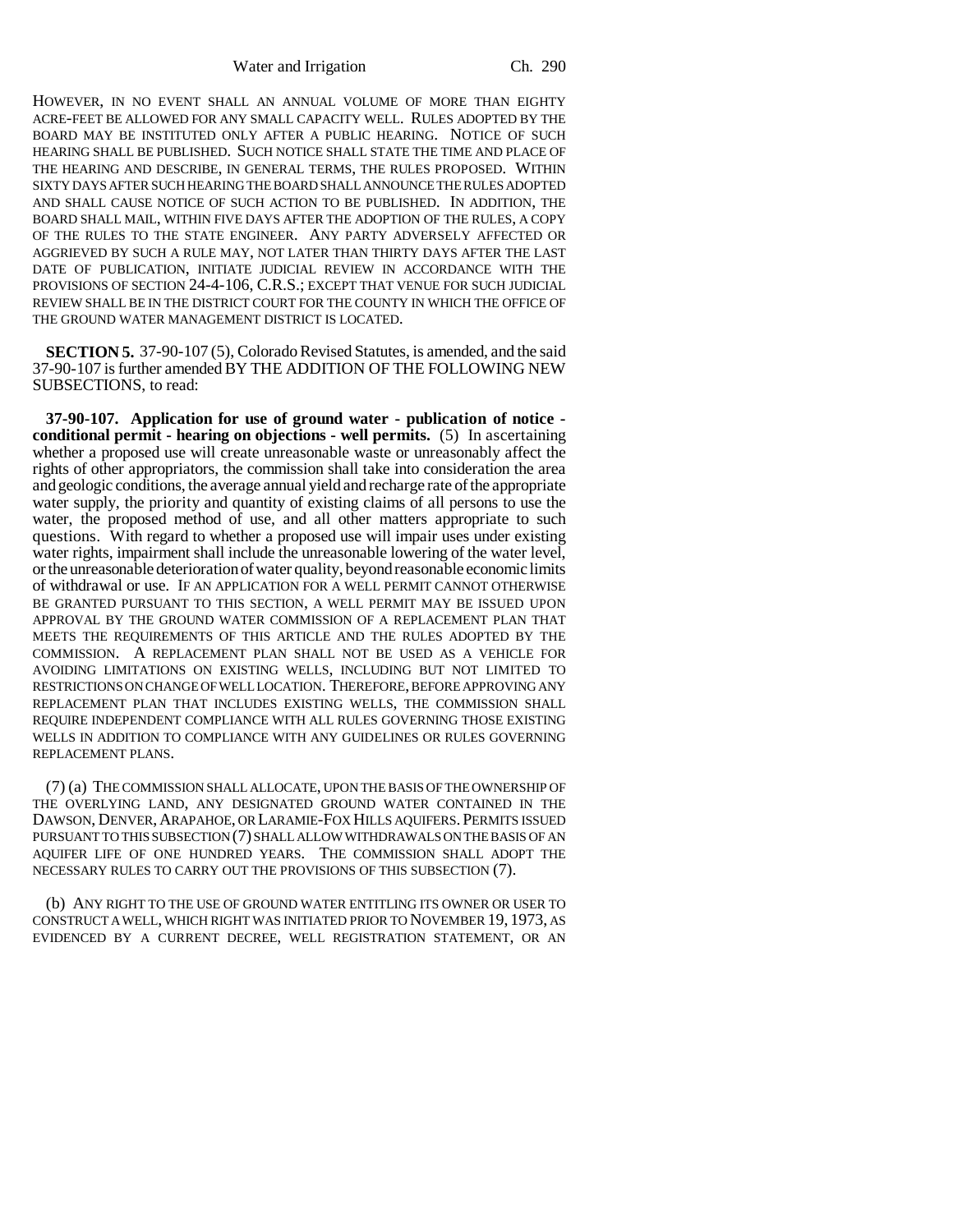UNEXPIRED WELL PERMIT ISSUED PRIOR TO NOVEMBER 19, 1973, SHALL NOT BE SUBJECT TO THE PROVISIONS OF PARAGRAPH (a) OF THIS SUBSECTION (7).

(c) (I) RIGHTS TO DESIGNATED GROUND WATER IN THE DAWSON, DENVER, ARAPAHOE, OR LARAMIE-FOX HILLS AQUIFERS TO BE ALLOCATED PURSUANT TO PARAGRAPH (a) OF THIS SUBSECTION (7) MAY BE DETERMINED IN ACCORDANCE WITH THE PROVISIONS OF THIS SECTION. ANY PERSON DESIRING TO OBTAIN SUCH A DETERMINATION SHALL MAKE APPLICATION TO THE COMMISSION IN A FORM TO BE PRESCRIBED BY THE COMMISSION. A FEE OF SIXTY DOLLARS SHALL BE SUBMITTED WITH THE APPLICATION FOR EACH AQUIFER, WHICH SUM SHALL NOT BE REFUNDED. THE APPLICATION MAY ALSO INCLUDE A REQUEST FOR APPROVAL OF A REPLACEMENT PLAN IF ONE IS REQUIRED UNDER COMMISSION RULES TO REPLACE ANY DEPLETIONS TO ALLUVIAL AQUIFERS CAUSED DUE TO WITHDRAWAL OF GROUND WATER FROM THE DAWSON, DENVER, ARAPAHOE, OR LARAMIE-FOX HILLS AQUIFERS.

(II) THE PUBLICATION AND HEARING REQUIREMENTS OF THIS SECTION SHALL ALSO APPLY TO AN APPLICATION FOR DETERMINATION OF WATER RIGHTS PURSUANT TO THIS SUBSECTION (7).

(III) ANY SUCH COMMISSION APPROVED DETERMINATION SHALL BE CONSIDERED A FINAL DETERMINATION OF THE AMOUNT OF GROUND WATER SO DETERMINED; EXCEPT THAT THE COMMISSION SHALL RETAIN JURISDICTION FOR SUBSEQUENT ADJUSTMENT OF SUCH AMOUNT TO CONFORM TO THE ACTUAL LOCAL AQUIFER CHARACTERISTICS FROM ADEQUATE INFORMATION OBTAINED FROM WELL DRILLING OR TEST HOLES.

(d) (I) ANY PERSON DESIRING A PERMIT FOR A WELL TO WITHDRAW GROUND WATER FOR A BENEFICIAL USE FROM THE DAWSON, DENVER, ARAPAHOE, OR LARAMIE-FOX HILLS AQUIFERS SHALL MAKE APPLICATION TO THE COMMISSION ON A FORM TO BE PRESCRIBED BY THE COMMISSION. A FEE OF SIXTY DOLLARS SHALL BE SUBMITTED WITH THE APPLICATION, WHICH SUM SHALL NOT BE REFUNDED.

(II) A WELL PERMIT SHALL NOT BE GRANTED UNLESS A DETERMINATION OF GROUND WATER TO BE WITHDRAWN BY THE WELL HAS BEEN MADE PURSUANT TO PARAGRAPH (c) OF THIS SUBSECTION (7).

(III) THE APPLICATION FOR A WELL PERMIT SHALL ALSO INCLUDE A REPLACEMENT PLAN IF ONE IS REQUIRED UNDER COMMISSION RULES TO REPLACE ANY DEPLETIONS TO ALLUVIAL AQUIFERS CAUSED DUE TO WITHDRAWAL OF GROUND WATER FROM THE DAWSON, DENVER, ARAPAHOE, OR LARAMIE-FOX HILLS AQUIFERS AND THE REQUIRED PLAN HAS NOT BEEN APPROVED PURSUANT TO PARAGRAPH (c) OF THIS SUBSECTION (7). THE PUBLICATION AND HEARING REQUIREMENTS OF THIS SECTION SHALL APPLY TO AN APPLICATION FOR SUCH A REPLACEMENT PLAN.

(IV) THE ANNUAL AMOUNT OF WITHDRAWAL ALLOWED IN ANY WELL PERMITS ISSUED UNDER THIS SUBSECTION (7) SHALL BE LESS THAN OR EQUAL TO THE AMOUNT DETERMINED PURSUANT TO PARAGRAPH (c) OF THIS SUBSECTION (7) AND MAY, IF SO PROVIDED BY ANY SUCH DETERMINATION, PROVIDE FOR THE SUBSEQUENT ADJUSTMENT OF SUCH AMOUNT TO CONFORM TO THE ACTUAL AQUIFER CHARACTERISTICS ENCOUNTERED UPON DRILLING OF THE WELL OR TEST HOLES.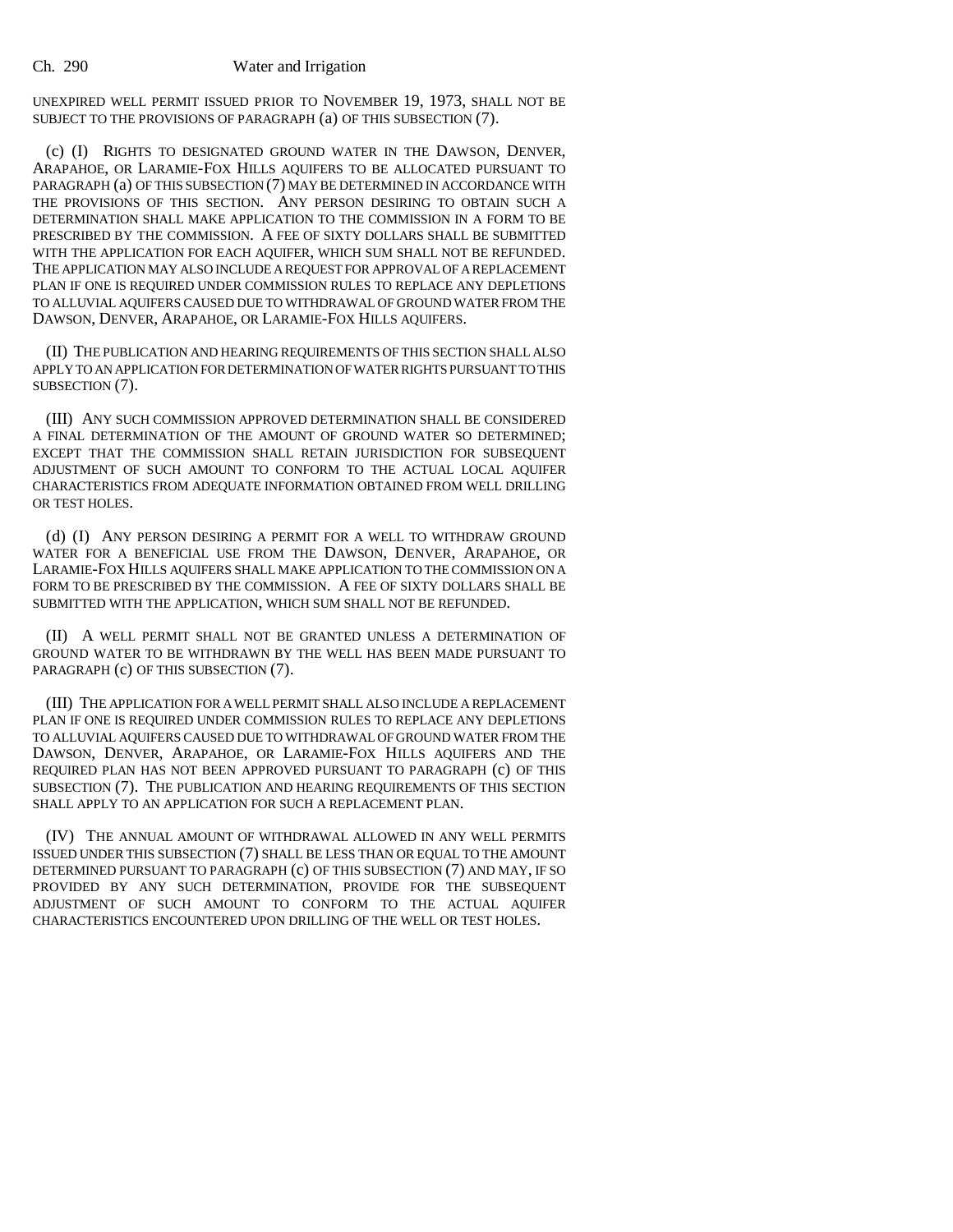(8) THE COMMISSION SHALL HAVE THE EXCLUSIVE AUTHORITY TO ISSUE OR DENY WELL PERMITS UNDER THIS SECTION. THE COMMISSION SHALL CONSIDER ANY RECOMMENDATION BY GROUND WATER MANAGEMENT DISTRICTS CONCERNING WELL PERMIT APPLICATIONS UNDER THIS SECTION.

**SECTION 6.** Article 90 of title 37, Colorado Revised Statutes, is amended BY THE ADDITION OF A NEW SECTION to read:

**37-90-107.5. Replacement plans.** ANY PERSON DESIRING TO OBTAIN AN APPROVAL OF A REPLACEMENT PLAN WITHIN THE BOUNDARIES OF A DESIGNATED GROUND WATER BASIN PURSUANT TO THE PROVISIONS OF THIS ARTICLE, SHALL MAKE AN APPLICATION TO THE COMMISSION IN A FORM PRESCRIBED BY THE COMMISSION. THE APPLICANT SHALL ALSO SUBMIT A SUMMARY OF THE APPLICATION TO THE COMMISSION FOR PUBLICATION. IF THE COMMISSION DETERMINES THE APPLICATION TO BE COMPLETE, IT SHALL BE PUBLISHED PURSUANT TO SECTION 37-90-112 WITHIN SIXTY DAYS AFTER THE FILING OF SUCH AN APPLICATION. IF AN OBJECTION IS FILED, A HEARING SHALL BE HELD PURSUANT TO SECTION 37-90-113. THE COMMISSION SHALL APPROVE THE REPLACEMENT PLAN IF THE COMMISSION DETERMINES THAT THE REPLACEMENT PLAN MEETS THE REQUIREMENTS OF THIS ARTICLE AND RULES ADOPTED BY THE COMMISSION. A REPLACEMENT PLAN SHALL NOT BE USED AS A VEHICLE FOR AVOIDING LIMITATIONS ON EXISTING WELLS, INCLUDING BUT NOT LIMITED TO RESTRICTIONS ON CHANGE OF WELL LOCATION. THEREFORE, BEFORE APPROVING ANY REPLACEMENT PLAN THAT INCLUDES EXISTING WELLS, THE COMMISSION SHALL REQUIRE INDEPENDENT COMPLIANCE WITH ALL RULES GOVERNING THOSE EXISTING WELLS IN ADDITION TO COMPLIANCE WITH ANY GUIDELINES OR RULES GOVERNING REPLACEMENT PLANS.

**SECTION 7.** 37-90-108 (2) (a), (2) (d), (3) (a), (4), and (6), Colorado Revised Statutes, are amended to read:

**37-90-108. Final permit - evidence of well construction and beneficial use limitations.** (2) (a) If the well or wells described in a conditional permit except for a permit issued pursuant to section  $37-90-111$   $(5)$ , have been constructed in compliance with subsection  $(1)$  of this section, the applicant, within three years from AFTER the date of the issuance of said permit, shall furnish by sworn affidavit, in the form prescribed by the commission, evidence that water from such well or wells has been put to beneficial use; EXCEPT THAT THE REQUIREMENTS OF THIS PARAGRAPH (a) SHALL NOT APPLY TO A WELL DESCRIBED IN A CONDITIONAL PERMIT ISSUED ON OR AFTER JULY 1, 1991, TO WITHDRAW DESIGNATED GROUND WATER FROM THE DAWSON, DENVER, ARAPAHOE, OR LARAMIE-FOX HILLS AQUIFERS.

(d) If the well described in a conditional permit issued  $\frac{1}{2}$  pursuant to section  $37-90-111$  (5) ON OR AFTER JULY 1, 1991, TO WITHDRAW DESIGNATED GROUND WATER FROM THE DAWSON,DENVER,ARAPAHOE, OR LARAMIE-FOX HILLS AQUIFERS has been constructed in compliance with subsection (1) of this section, the applicant shall file a notice with the commission of commencement of beneficial use on a form prescribed by the commission within thirty days after the first beneficial use of any water withdrawn from such well.

(3) (a) (I) To the extent that the commission finds that water has been put to a beneficial use and that the other terms of the conditional permit have been complied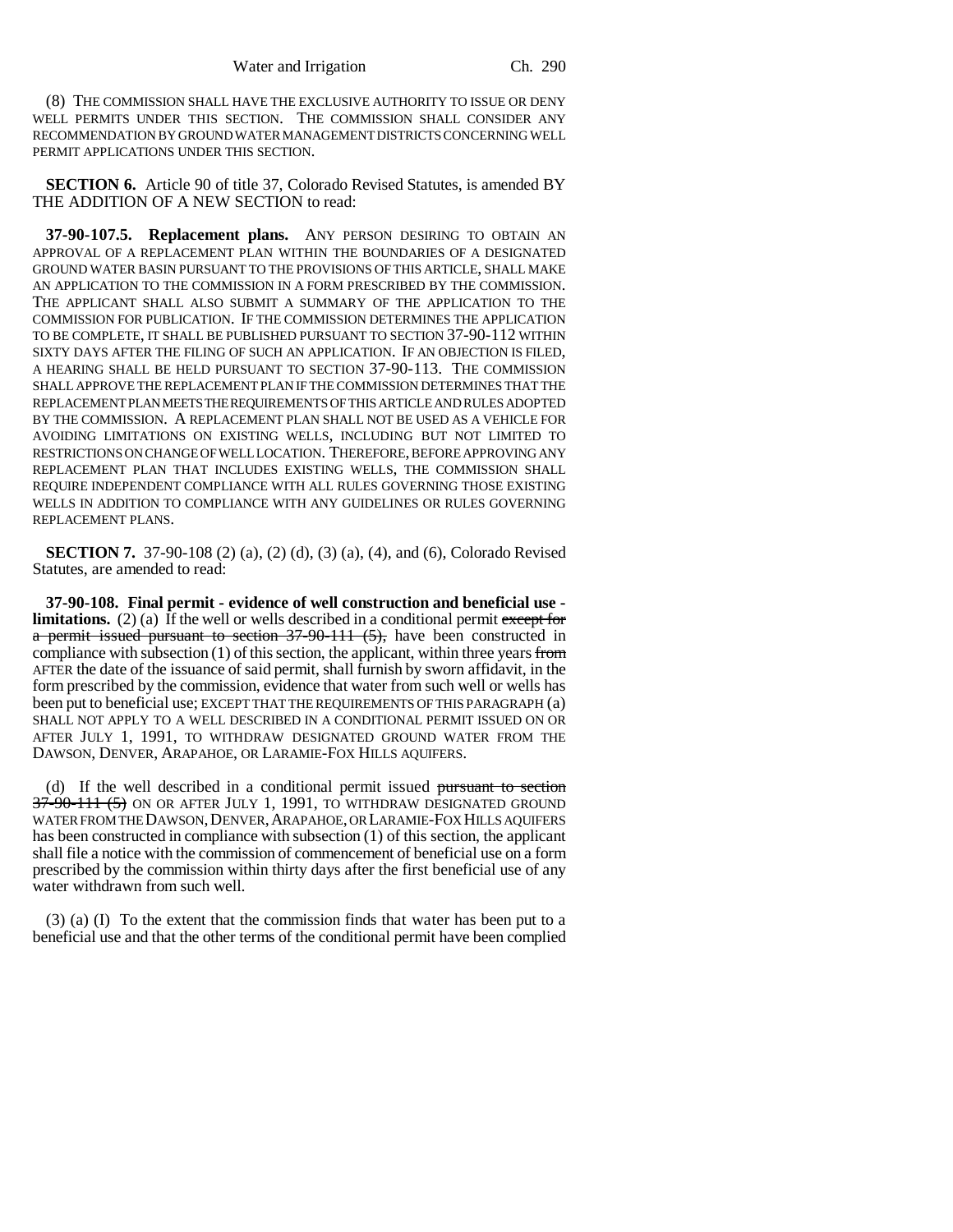with and after publication of the information required in the final permit, as provided in section 37-90-112, the commission shall order the state engineer to issue a final permit to use designated ground water, containing such limitations and conditions as the commission deems necessary to prevent waste and to protect the rights of other appropriators. In determining the extent of beneficial use for the purpose of issuing final permits, the commission may use the same criteria for determining the amount of water used on each acre which THAT has been irrigated that is used in evaluating the amount of water available for appropriation under section 37-90-107. THE PROVISIONS OF THIS SUBPARAGRAPH (I) SHALL NOT APPLY TO A WELL DESCRIBED IN A CONDITIONAL PERMIT ISSUED ON OR AFTER JULY 1, 1991, TO WITHDRAW DESIGNATED GROUND WATER FROM THE DAWSON, DENVER, ARAPAHOE, OR LARAMIE-FOX HILLS AQUIFERS.

(II) A FINAL PERMIT IS NOT REQUIRED TO BE ISSUED FOR A WELL DESCRIBED IN A CONDITIONAL PERMIT ISSUED ON OR AFTER JULY 1, 1991, TO WITHDRAW DESIGNATED GROUND WATER FROM THE DAWSON, DENVER, ARAPAHOE, OR LARAMIE-FOX HILLS AQUIFERS. FOR SUCH A WELL, A CONDITIONAL PERMIT, SUBJECT TO THE CONDITIONS OF ISSUANCE OF SUCH A PERMIT, SHALL BE CONSIDERED A FINAL DETERMINATION OF A WELL'S WATER RIGHT IF THE WELL IS IN COMPLIANCE WITH ALL OTHER APPLICABLE REQUIREMENTS OF THIS ARTICLE.

(4) The procedural requirement that a statement of beneficial use shall be filed shall apply to all permits wherein the water was put to beneficial use since May 17, 1965. If information pertaining to completion of the well as required in subsection (1) of this section has been received but evidence that water has been placed to beneficial use has not been received as of three years from AFTER the date of issuance of the conditional permit, the commission shall so notify the applicant by certified mail. The notice shall give the applicant the opportunity to submit proof that the water was put to beneficial use prior to three years from AFTER the date of issuance of the conditional permit. but, due to excusable neglect, inadvertence, or mistake, the applicant failed to submit the evidence on time. The proof must be received by the commission within twenty days  $\sigma$  AFTER receipt of the notice by the applicant and IF THE CONDITIONAL PERMIT WAS ISSUED ON OR AFTER JULY 14, 1975, THE PROOF must be accompanied by a filing fee of thirty dollars. If the commission finds the proof to be satisfactory, the conditional permit shall remain in force and effect. The commission shall consider any records of the commission and any evidence provided to the commission and all other matters set forth in this section in determining whether the conditional permit should remain in force and effect.

(6) The procedural requirement that the well completion information required by subsection  $(1)$  of this section be furnished to the commission shall apply to all permits issued after May 17, 1965. If the well has been constructed within twenty-four months of AFTER the date of issuance of the permit where the permit was issued before June 7, 1979, or within twelve months of AFTER the date of issuance of the permit where the permit was issued on or after June 7, 1979, OR BY THE EXPIRATION DATE OF THE PERMIT, INCLUDING ANY EXTENSION, but the completion information has not been furnished to the commission within eighteen SIX months after said issuance date ALLOWABLE TIME FOR THE WELL COMPLETION, the commission shall so notify the applicant by certified mail. The notice shall give the applicant the opportunity to submit proof that the well was completed within the time specified above or within BY the expiration date of the permit and to submit the information required by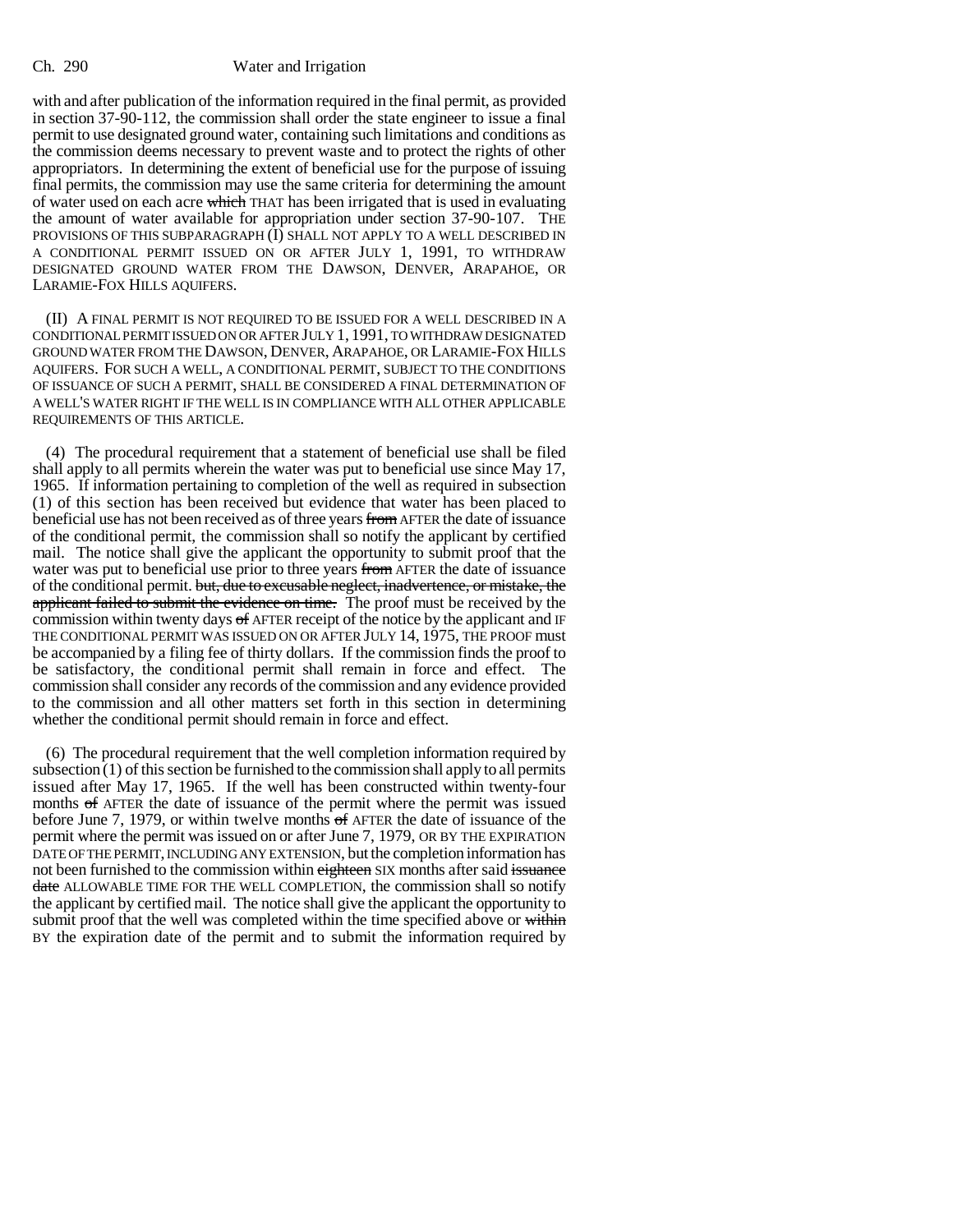subsection (1) of this section and a showing that due to excusable neglect, inadvertence, or mistake the applicant failed to submit the evidence and information on time. The proof and information must be received by the commission within twenty days of AFTER receipt of the notice by the applicant and must be accompanied by a filing fee of thirty dollars. If the commission finds the proof to be satisfactory, the permit shall remain in force and effect. The commission shall consider any records of the commission and any evidence provided to the commission and all other matters set forth in this section in determining whether the permit should remain in force and effect.

**SECTION 8.** 37-90-109 (4), Colorado Revised Statutes, is amended to read:

**37-90-109. Priority - discontinuance orders - grounds.** (4) After establishing the proposed priority date and after receiving the information required by section 37-90-108 (5) for the final permit on claims for the beneficial use of designated ground water, the commission shall order the state engineer to issue a final permit to appropriate designated ground water in the manner and pursuant to the standards set forth in section 37-90-108 for final permits; EXCEPT THAT A FINAL PERMIT IS NOT REQUIRED TO BE ISSUED FOR A WELL DESCRIBED IN A CONDITIONAL PERMIT ISSUED ON OR AFTER JULY 1, 1991, TO WITHDRAW DESIGNATED GROUND WATER FROM THE DAWSON, DENVER, ARAPAHOE, OR LARAMIE-FOX HILLS AQUIFERS AND except that this section shall not apply to any final priority lists established by the commission prior to January 1, 1985, and any final permits issued pursuant to said lists.

**SECTION 9.** 37-90-111 (1) (g), Colorado Revised Statutes, is amended to read:

**37-90-111. Powers of the ground water commission - limitations.** (1) In the administration and enforcement of this article and in the effectuation of the policy of this state to conserve its designated ground water resources and for the protection of vested rights and except to the extent that similar authority is vested in ground water management districts pursuant to section 37-90-130 (2), the ground water commission is empowered:

(g) Upon application therefor by any permit holder, to authorize a change in acreage served, volume of appropriation, place, time, or type of use of and by any water right, or of any well location, either conditional or final, granted under the authority of the commission but only upon such terms and conditions as will not cause material injury to the vested rights of other appropriators. No such change which THAT increases the volume of appropriation beyond that authorized by the original decree, conditional permit, registration statement, or other well permit issued prior to basin designation shall be authorized, and no such change shall be approved until after publication of such application as provided in section 37-90-112; EXCEPT THAT PUBLICATION SHALL NOT BE REQUIRED TO APPROVE A TEMPORARY CHANGE PURSUANT TO THE RULES ADOPTED BY THE COMMISSION AND except that publication shall not be required for replacement or substitute wells which THAT are relocated no further than the maximum distance allowed by district rules and regulations without prior board approval or by commission policy where no district exists or where no district rule has been adopted.

**SECTION 10.** 37-90-113 (2), Colorado Revised Statutes, is amended to read: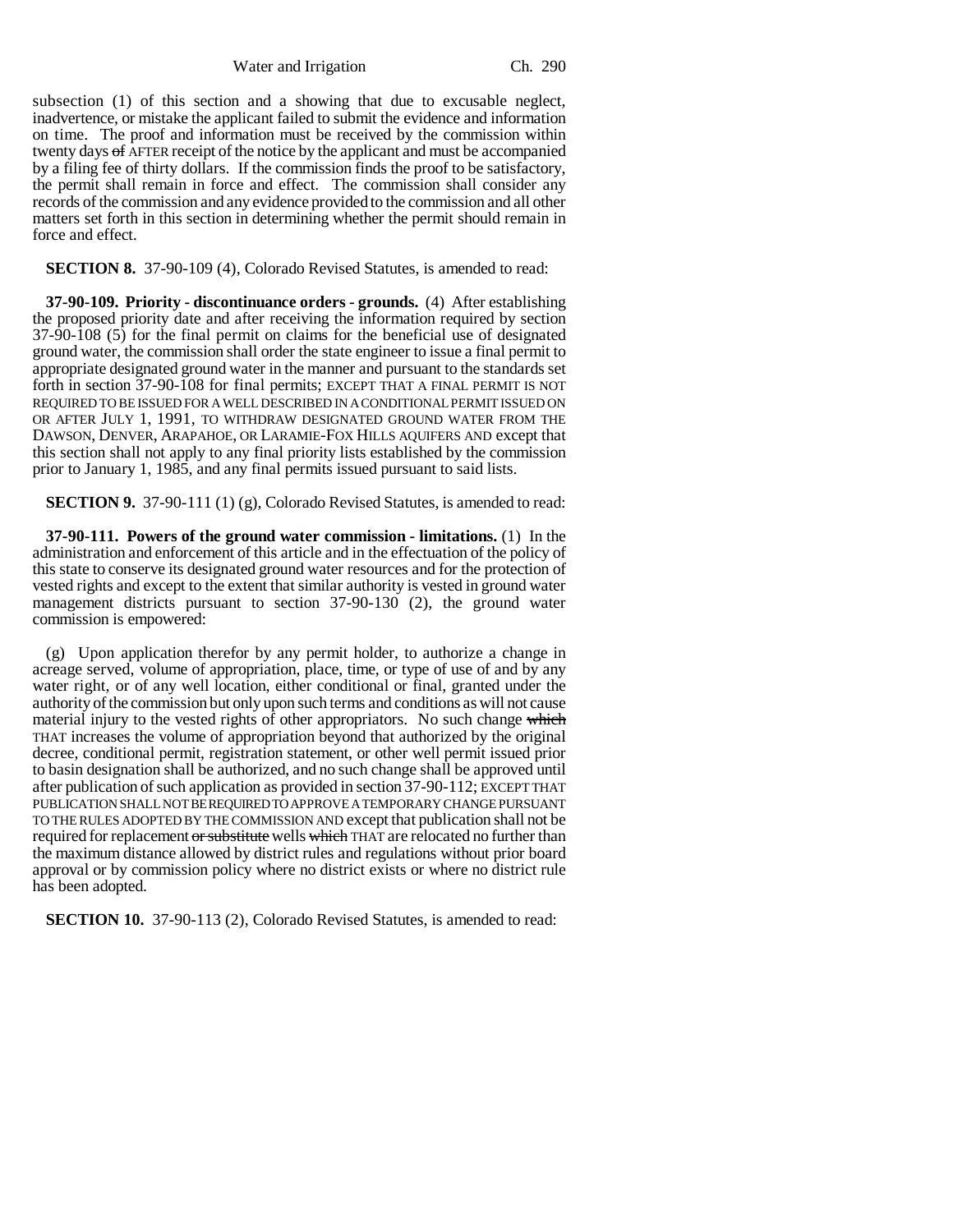**37-90-113. Hearings.** (2) In any hearings required to be conducted by the commission, it may, in its discretion, have such hearings conducted before such agent as it may designate, either alone or in conjunction with the appearance of the commission if the agent is technically qualified to conduct or assist in such hearings. UNLESS AGREED OTHERWISE BY ALL PARTIES TO A HEARING OR UNLESS ORDERED OTHERWISE BY THE COMMISSION DUE TO EXTENUATING CIRCUMSTANCES, A HEARING PURSUANT TO THIS SECTION SHALL BE HELD WITHIN ONE HUNDRED EIGHTY DAYS AFTER THE FILING OF A REQUEST FOR SUCH A HEARING. APPEALS OF RULINGS OF THE AGENT DESIGNATED BY THE COMMISSION SHALL BE REVIEWED AT ANY REGULAR OR SPECIAL COMMISSION MEETING AT THE LOCATION CHOSEN BY THE COMMISSION FOR THAT MEETING.

**SECTION 11.** 37-90-114, Colorado Revised Statutes, is amended to read:

**37-90-114. Other administrative hearings.** Any person claiming to be injured WITHIN THE BOUNDARIES OF A DESIGNATED GROUND WATER BASIN by any act of the state engineer or commission under the provisions of this article, or the failure of the state engineer or commission to take any action under the provisions of this article, other than the granting of a conditional well permit or denial of an objection to an application for a conditional well permit pursuant to section 37-90-107, EXCEPT AS PROVIDED FOR THE SMALL CAPACITY WELLS IN SECTION 37-90-105, shall file a written petition with the commission stating the basis of the alleged injury. Thereafter, only upon request by a petitioner and upon thirty days' written notice to any adverse party, the commission shall conduct a hearing upon the petition in the manner provided in section 37-90-113. If notice of any such act has been published pursuant to section 37-90-112 and no hearing has been requested pursuant to such notice, this section shall not be construed to create a subsequent or additional right to request a hearing concerning such act.

**SECTION 12.** 37-90-116 (1) (f), Colorado Revised Statutes, is amended, and the said 37-90-116 (1) is further amended BY THE ADDITION OF A NEW PARAGRAPH, to read:

**37-90-116. Fees.** (1) The state engineer or the commission shall collect the following fees:

(f) The actual expenses of publication, if any is required, which sums shall be promptly billed to the applicant and paid prior to the approval of any permit or other application, UNLESS THE COMMISSION REQUIRES THE APPLICANT TO PAY THESE EXPENSES DIRECTLY TO THE NEWSPAPER, AND THE APPLICANT PROVIDES A PROOF OF SUCH PAYMENT TO THE COMMISSION; EXCEPT THAT, WHEN A PUBLICATION IS MADE TO PROCESS FINAL PERMITS PURSUANT TO SECTION 37-90-108, SUCH PUBLICATION EXPENSES SHALL BE PAID BY THE STATE ENGINEER FROM THE DIVISION OF WATER RESOURCES GROUND WATER MANAGEMENT CASH FUND CREATED PURSUANT TO SECTION 37-80-111.5 (1) (d). All such publication expenses collected by the state engineer or by the commission shall be transmitted to the state treasurer, who shall credit the same to the ground water publication fund, which fund is hereby created. All moneys in the ground water publication fund are hereby continuously appropriated to the division of water resources for the actual expenses of publications. The moneys in the ground water publication fund shall not be credited or transferred to the general fund or to any other fund of the state.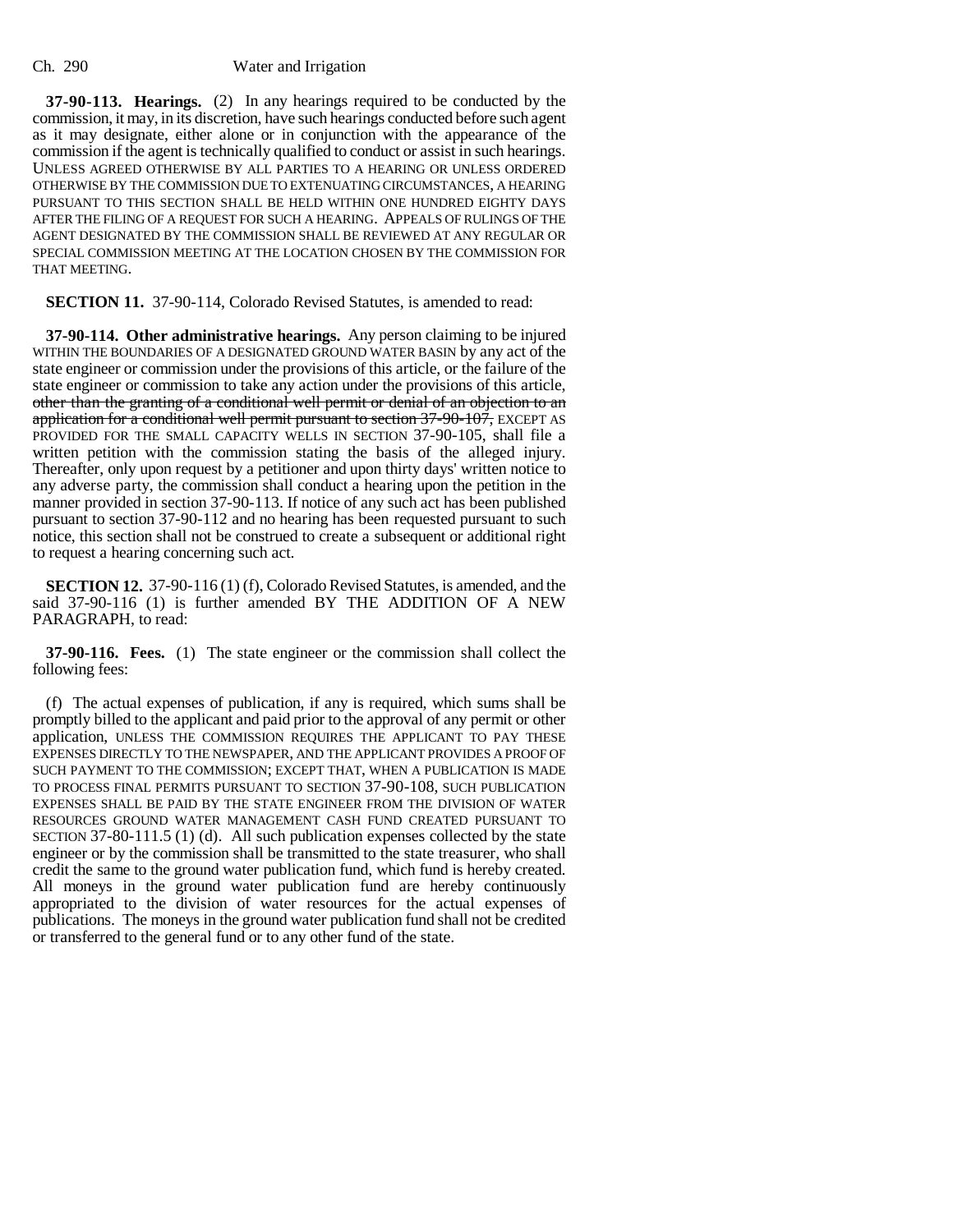(i) WITH A REQUEST TO EXTEND THE EXPIRATION DATE ON A WELL PERMIT, OTHER THAN A WELL PERMIT ISSUED PURSUANT TO SECTION 37-90-105, SIXTY DOLLARS.

**SECTION 13.** The introductory portion to 37-90-130 (2), Colorado Revised Statutes, is amended, and the said 37-90-130 is further amended BY THE ADDITION OF A NEW SUBSECTION, to read:

**37-90-130. Management districts - board of directors.** (2) After the issuance of any final WELL permit for the use of ground water within the district by the ground water commission as provided in section SECTIONS 37-90-107 AND 37-90-108, the district board has the authority to regulate the use, control, and conservation of the ground water of the district covered by such final permit by any one or more of the following methods, but the proposed controls, regulations, or conservation measures shall be subject to review and final approval by the ground water commission if objection is made in accordance with section 37-90-131:

(4) AFTER THE ISSUANCE OF ANY WELL PERMIT FOR A SMALL CAPACITY WELL WITHIN THE DISTRICT PURSUANT TO SECTION 37-90-105, THE DISTRICT HAS THE AUTHORITY TO ENFORCE COMPLIANCE WITH THE TERMS AND CONDITIONS GOVERNING THE USE OF THE GROUND WATER ALLOWED BY SUCH PERMIT TO ENSURE THAT SUCH USE IS WITHIN THE SCOPE OF WHAT IS ALLOWED BY SECTION 37-90-105 AND THE WELL PERMIT.

**SECTION 14.** 37-90-131, Colorado Revised Statutes, is amended to read:

**37-90-131. Management district - board of directors - control measures hearing - notice - publication - order.** (1) (a) Whenever the board of directors determines that control CONTROLS, REGULATIONS, OR CONSERVATION measures are necessary in order to ensure the proper conservation of ground water within the district, it shall confer with the ground water commission and ground water users within the district. No control SUCH measures OR REGULATIONS shall be instituted until after a public hearing. Notice of such hearing shall be published. Such notice shall state the time and place of the hearing and in general terms the corrective measures OR REGULATIONS proposed. Within sixty days after such hearing, the board shall announce the measures OR REGULATIONS ordered to be taken and shall cause notice of such action to be published. Notice of such measures shall also be sent to all known ground water users throughout such district by first-class mail. The board has the authority to compel compliance with such measures OR REGULATIONS by an action brought in the district court of the county in which any failure to comply is found to exist.

(b) Any person adversely affected or aggrieved by the announcement of control or conservation measures or rules and regulations adopted by the district board may appeal such decision to the ground water commission by filing a notice of appeal and the grounds therefor with the commission not later than thirty days from AFTER the date of last publication. The commission shall hear all such appeals pursuant to section 37-90-113. The commission shall have authority to affirm or reject the measures or rules REGULATIONS adopted by the district or to modify such measures OR REGULATIONS but only upon consent from the district board. Judicial review of commission actions in such appeals may be taken pursuant to section 37-90-115.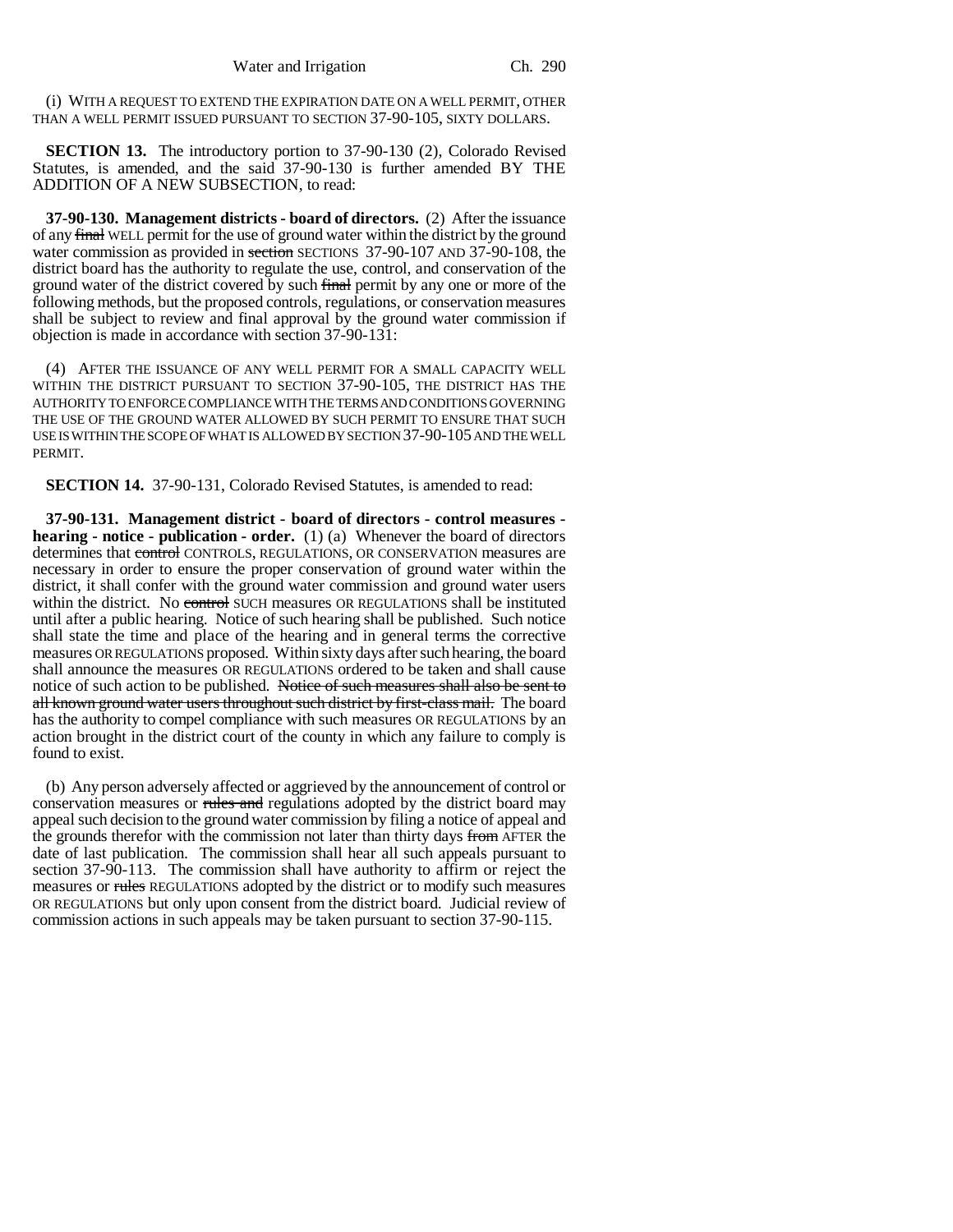(c) Any person adversely affected or aggrieved by an act of the district board, other than the announcement of control or conservation measures or rules and regulations, has the right to be heard by the board. Such person shall file a written request for a hearing which THAT states the basis of the alleged injury. Thereafter, UNLESS AGREED OTHERWISE BY ALL PARTIES TO A HEARING OR UNLESS OTHERWISE APPROVED BY THE DISTRICT DUE TO EXTENUATING CIRCUMSTANCES, A HEARING SHALL BE HELD WITHIN ONE HUNDRED EIGHTY DAYS AFTER FILING THE REQUEST FOR SUCH A HEARING. Upon thirty days' written notice to all adverse parties, the district shall conduct a hearing upon the matter. Hearing procedures shall be as informal as possible, with due regard for the rights of the parties. All parties shall have the right to subpoena witnesses and to be heard either in person or by attorney. The district board may have such hearings conducted before an agent or hearing officer. After such hearing, the district board shall issue a written decision containing its findings and conclusions and shall serve its decision upon all parties by first-class mail. Judicial review of such district decisions may be taken in the manner and governed by the standards set forth for review of commission and state engineer decisions in section 37-90-115.

(2) Subject to review by the ground water commission pursuant to subsection (1) of this section, the board may institute control measures OR REGULATIONS to prescribe satisfactory and economical measuring methods for the measurement of water levels in and the amount of water withdrawn from wells and to require reports to be made at the end of each pumping season showing the date and water level at the beginning of the pumping season, the date and water level at the end of the pumping season, and any period of more than thirty days cessation of pumping during such pumping season.

**SECTION 15.** 37-92-602 (5), Colorado Revised Statutes, is amended to read:

**37-92-602. Exemptions - presumptions - legislative declaration.** (5) Any wells exempted by this section which THAT were put to beneficial use prior to May 8, 1972, any wells defined by section 37-90-105 which were put to beneficial use prior to May 8, 1972, and any wells which THAT were used exclusively for monitoring and observation purposes prior to August 1, 1988, not of record in the office of the state engineer may be recorded in that office upon written application, payment of a processing fee of sixty dollars, and permit approval. The record shall include the date the water is claimed to have been appropriated or first put to beneficial use.

**SECTION 16. Adjustments to the 1998 Long Bill.** For the implementation of this act, appropriations made in the annual general appropriation act for the fiscal year beginning July 1, 1998, shall be adjusted as follows: The appropriation to the department of natural resources, water resources division, groundwater management, is decreased by seven hundred sixty dollars (\$760) cash funds.